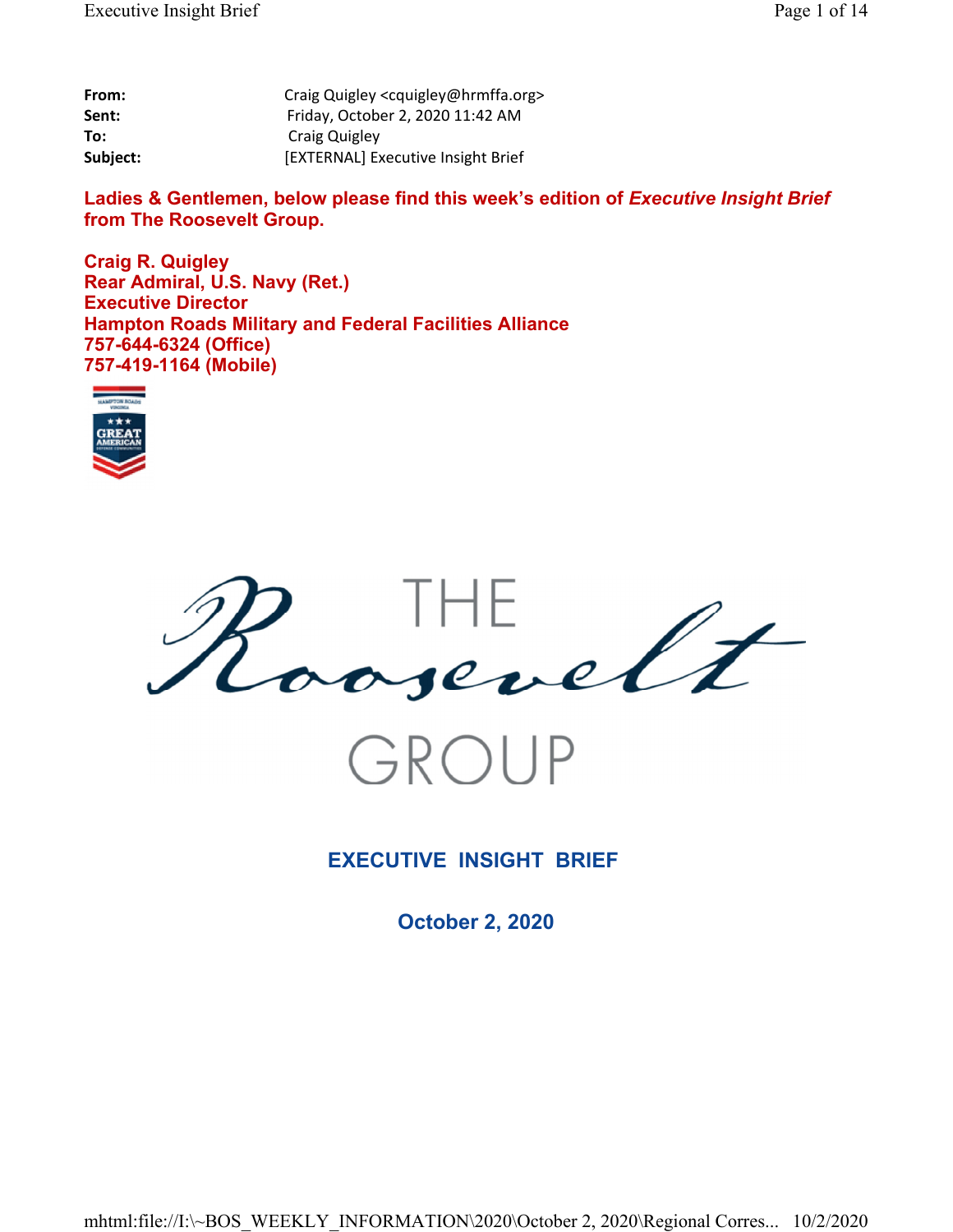

# **TOP STORIES**

# Here is the link for Memorandum from the President's Physician

### **U.S. Space Force to establish new acquisitions command in 2021**

WASHINGTON — The U.S Space Force plans to stand up a new command to oversee all of the service's acquisitions in 2021, although that timeline is dependent on identifying the space-related parts of the other military branches that will be transferred into the nation's newest service.

The Space Force announced in June that it will be made up of three field commands — Space Operations Command; Space Training and Readiness Command; and Space Systems Command — with the latter charged with developing, acquiring and sustaining systems for the Space Force. Space Systems Command will oversee both the Space and Missile Systems Center, which currently procures most of the service's space-related platforms, and the Space Rapid Capabilities Office.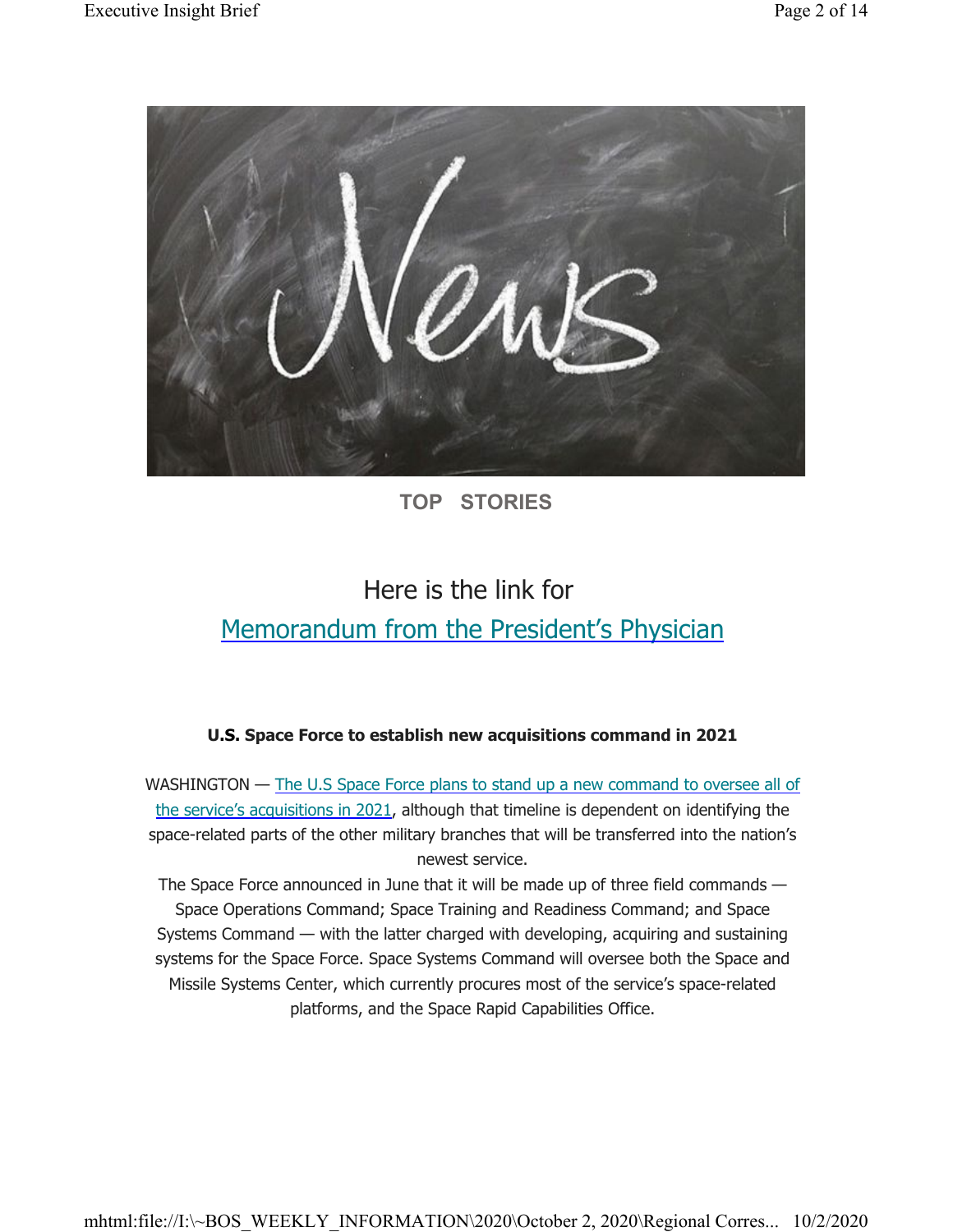### **General Dynamics gets \$1.2 billion to build short-range air defense systems for U.S. Army**

WASHINGTON — General Dynamics Land Systems has secured a \$1.2 billion contract at the close of the fiscal year to build and deliver the U.S. Army's Interim Maneuver Short-Range Air Defense system, or IM-SHORAD.

The Stryker combat vehicle-based system includes a mission equipment package designed by Leonardo DRS. That mission equipment package includes Raytheon's Stinger vehicle missile launcher.

The estimated completion date of the contract is Sept. 30, 2025, according to a Defense Department contract announcement.

Work locations and funding will be determined with each order.

GDLS officials told *Defense News* on Oct. 1 that the initial order for the contract, worth \$230 million, is for 28 vehicles, and that the company has begun ordering material and laying out production for those vehicles.

### **Romney, Murphy 'extremely concerned' about threats to withdraw from U.S. Embassy in Baghdad**

A bipartisan pair of senators is expressing concern about the Trump administration's reported threats to withdraw from the U.S. Embassy in Baghdad if Iraq cannot stop militia attacks against U.S. personnel.

In a statement Wednesday, Sens. Mitt Romney (R-Utah) and Chris Murphy (D-Conn.), respectively the chairman and ranking member of the Senate Foreign Relations Committee's Middle East subcommittee, urged the administration to provide senators with a briefing "as soon as possible" on the issue.

"We stand with the State Department in its efforts to protect American personnel at the U.S. Embassy in Baghdad. However, we are extremely concerned that the implications of fully withdrawing our already limited diplomatic teams from the Baghdad Embassy could serve to undermine U.S.-Iraqi relations to the benefit of malign Iranian influence, cause our allies to also withdraw their diplomats from Baghdad and undercut missions to train Iraqi security forces," Romney and Murphy said in their statement.

### **Boeing to move 787 production to South Carolina in 2021**

SEATTLE (Reuters) - Boeing Co said on Thursday it will move the rest of its 787 Dreamliner production to South Carolina in 2021, a cost-cutting strategy that raises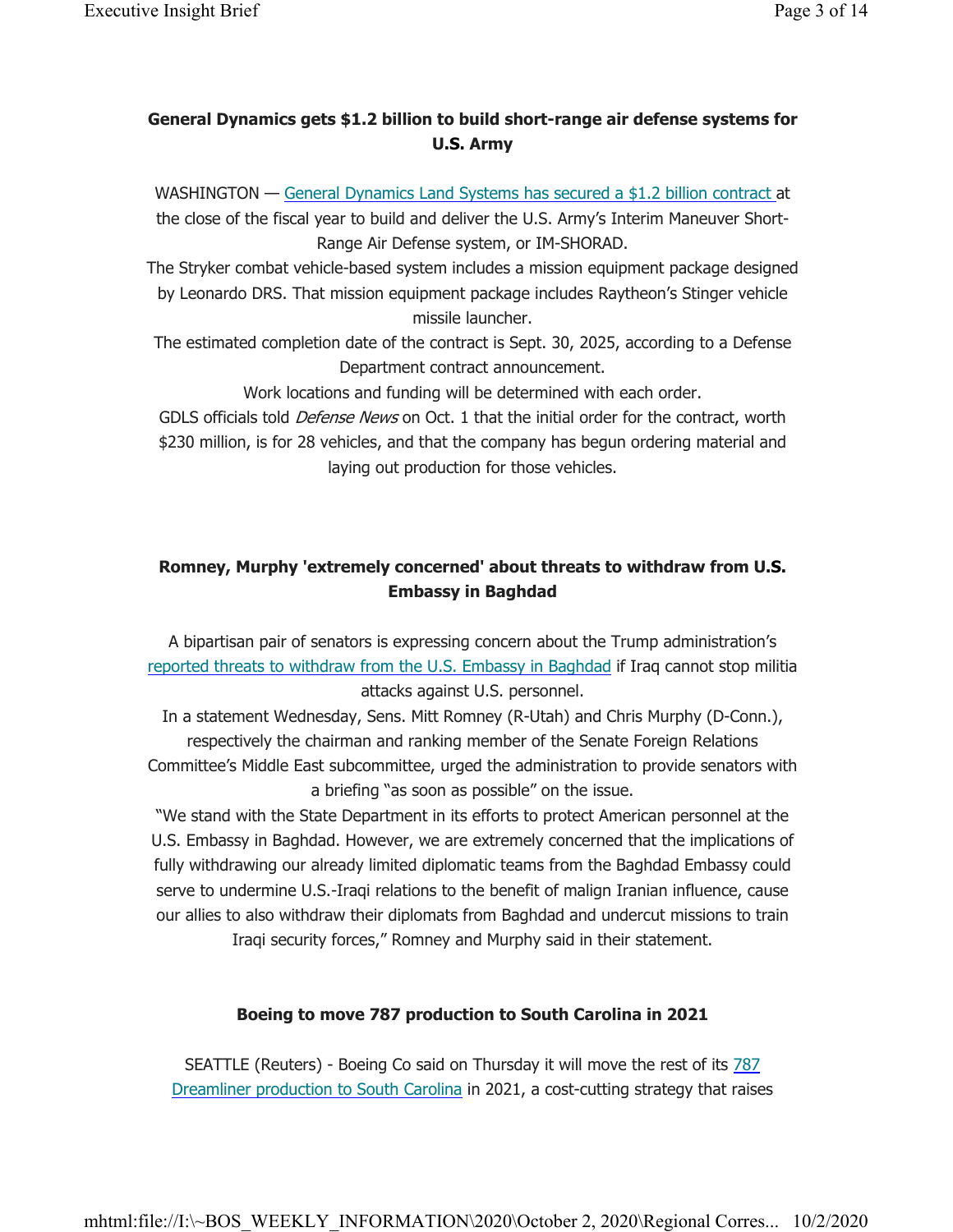questions over the future its giant Everett plant north of Seattle. Reuters first reported on Sept. 21 that Boeing was near a decision to move Dreamliner production to South Carolina as its strategy of supporting two plants has been severely tested by the coronavirus slump in international travel, on top of a cyclical downturn in demand for big jets.

#### **'There will be a fight' on defense spending if Democrats win, Smith predicts**

### House Armed Services Committee Chair Adam Smith predicted Thursday that Democratic factions will clash over the size of the defense budget if they sweep upcoming presidential and congressional elections.

Smith was asked how Democrats would approach defense issues differently if former Vice President Joe Biden prevails in November and the party holds one or both chambers of Congress. He said progressive lawmakers will likely make a renewed push for steep cuts in defense spending, but doubted most Democrats would be convinced.

"There will be a fight, no question. There will be those Democrats who want to substantially cut the defense budget," said Smith, who was speaking at an online summit hosted by the Association of Defense Communities. "I don't believe it is the majority of my party and I know it is not the position of the Biden-Harris ticket."

Background: National defense spending has grown to nearly three quarters of a trillion dollars during President Trump's administration with the help of Republican majorities in Congress.

Smith himself has been skeptical of those large hikes in defense spending. But as Armed Services chair, he's walked a fine line between centrists and progressives in his caucus on defense policy and spending in crafting the annual defense authorization bill.

"I'm going to be perfectly honest here: there are a lot of forces within my party that want to see significant cuts in the defense budget," Smith said. "The number that is usually trotted out is 20 percent. We had an amendment to cut it by 10 [percent] this year on the floor that was soundly defeated."

"I do disagree that we can cut the budget by that much," he added. "What we have to do, Republican and Democrat alike, is make sure that money's spent wisely."

What the left wants: In a unified Democratic government, lawmakers on the left would undoubtedly look to reduce defense spending and reallocate that money to other priorities. Progressives have fought this year to reduce defense spending, arguing those billions are

better spent on domestic priorities and combating the coronavirus pandemic. Sen. Bernie Sanders (I-Vt.) pushed for an amendment to the National Defense

Authorization Act S. 4049 (116) that would have cut 10 percent from the \$741 billion bill and redirected it to domestic programs. Though it earned the support of Minority Leader Chuck Schumer (D-N.Y.), the measure ultimately failed in a wide vote.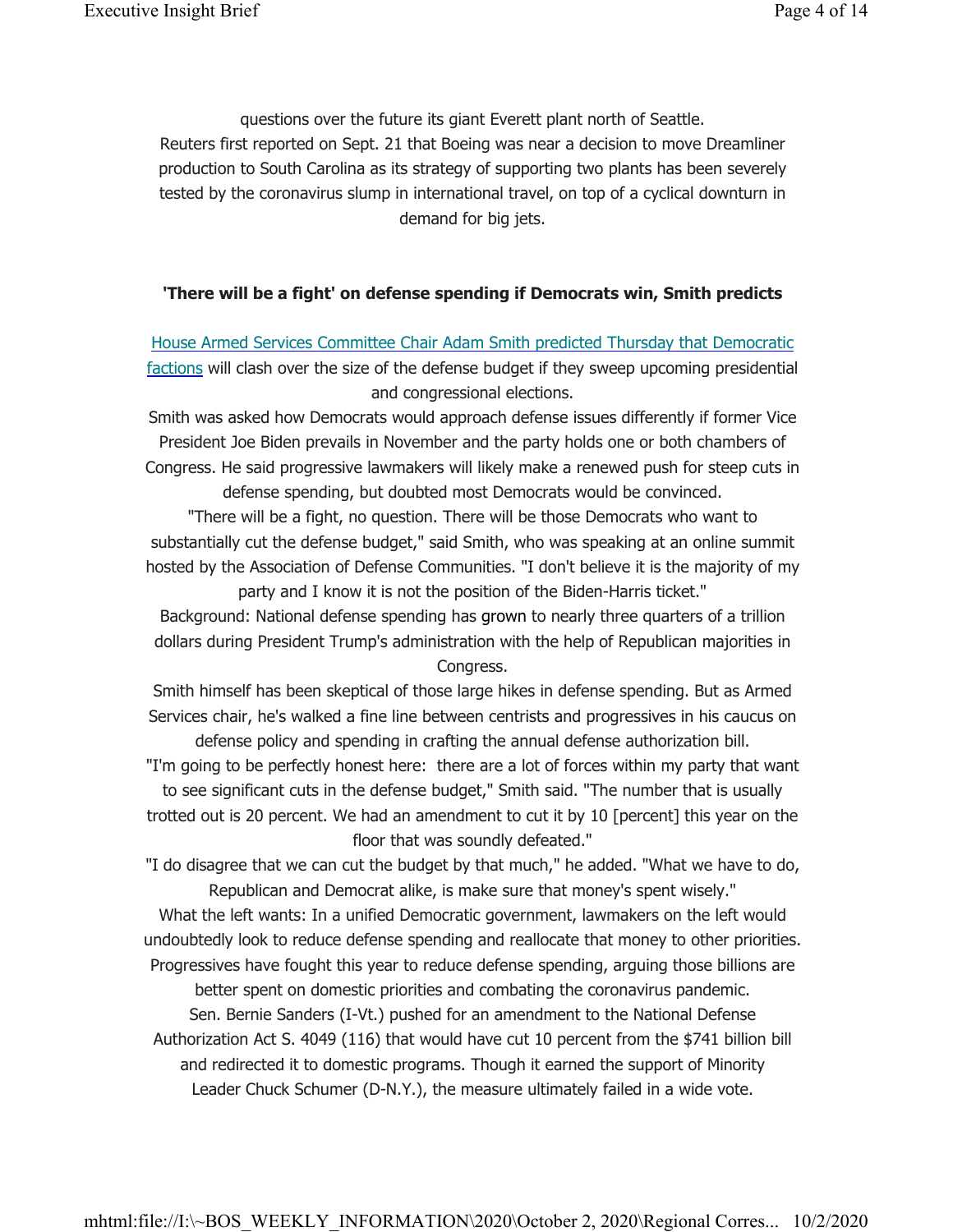In the House, Congressional Progressive Caucus co-chair Mark Pocan (D-Wis.) offered a similar amendment to the NDAA H.R. 6395 (116) that was rejected in a similarly wide vote.

Biden, meanwhile, has put a lid on suggestions that he would shred the defense budget. The former vice president said in a September interview with *Stars and Stripes* that he doesn't foresee major cuts and that certain parts of the defense budget could increase as the Pentagon invests in new technology.

### **Inside the Oval Office** 1 ARRIVAL

Amy B. Coyle has a new position as Deputy General Counsel at Council on Environmental Quality [CEQ], Executive Office of the President [EOP] Recently: Research Assistant at University of Connecticut School of Law (2005 - 2007) Eisenhower Executive Office Building, 1650 Pennsylvania Avenue, NW, Washington, District of Columbia 20501 (202) 395-5750 amy.b.coyle@ceq.eop.gov https://www.linkedin.com/in/amy-coyle-67978a6/

#### 2 DEPARTURES

Cara Morrow has left the position of Deputy Assistant U.S. Trade Representative at World Trade Organization and Multilateral Affairs, Office of the United States Trade Representative [USTR], Executive Office of the President [EOP]

Camille Q. Solberg has left the position of Assistant to the White House Faith and Opportunity Initiative at White House Faith and Opportunity Initiative, Office of Public Liaison [OPL], Executive Office of the President [EOP]

**Federal Personnel** 9 ARRIVALS

COL Robert L. Mabry, MD, FACEP, MBA, MC, USA (Ret) has a new position as Principal Deputy Assistant Secretary at Office of the Assistant Secretary of Defense for Health Affairs [ASD-HA], Office of the Under Secretary of Defense for Personnel and Readiness [OUSD-P&R], United States Department of Defense [DOD]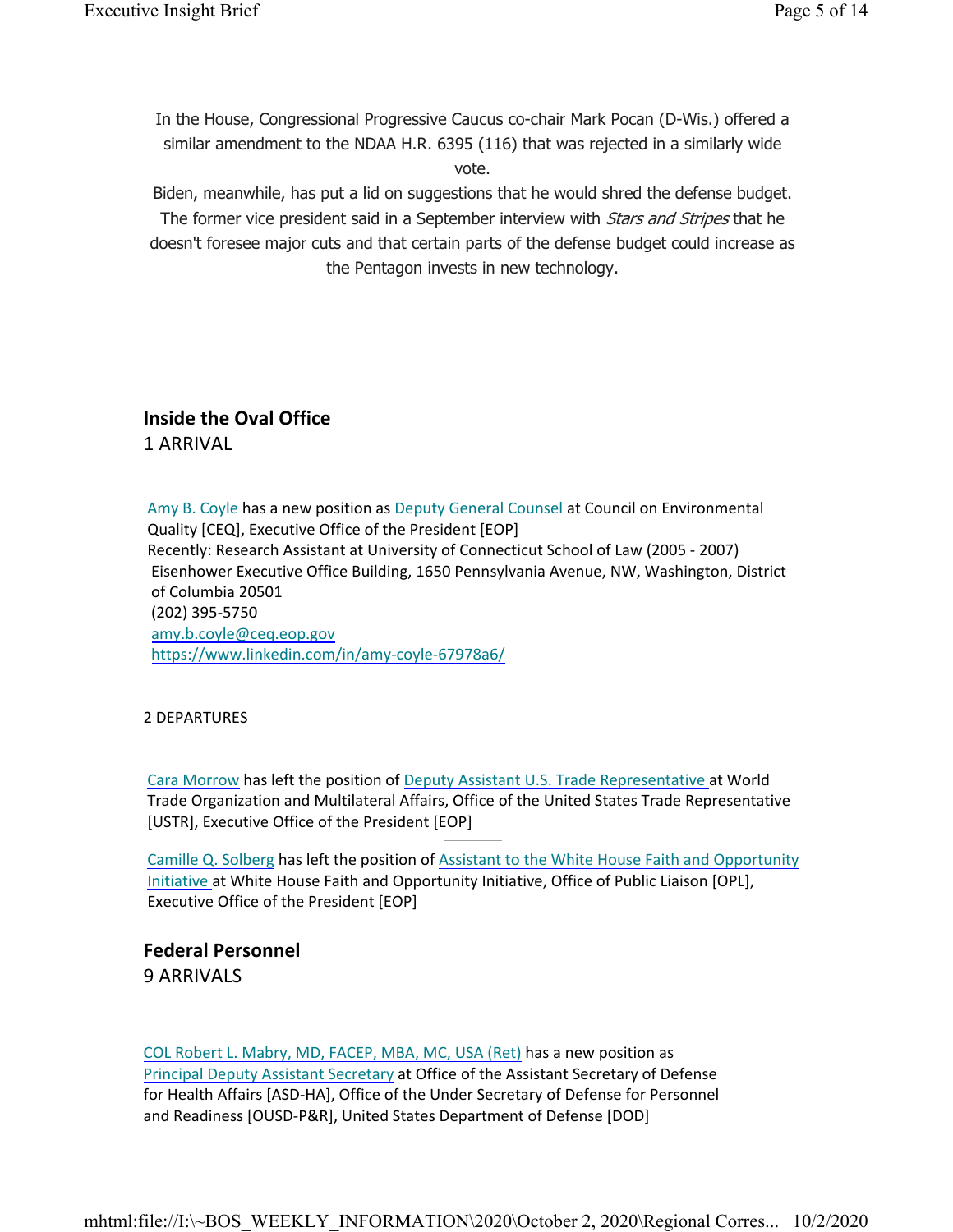Recently: Consultant at RLM Solutions (2020 - 2020) 1200 Defense Pentagon, Room 3E1070, Washington, District of Columbia 20301- 1200 (703) 697-2111

Ryan McCormack has a new position as Chief of Staff at Office of the Chairman, Export-Import Bank of the United States [EXIM] Recently: Deputy Chief of Staff at Office of the Chairman, Export-Import Bank of the United States (2019 - 2020) 811 Vermont Avenue, NW, Washington, District of Columbia 20571-0002 (202) 565-3545 ryan.mccormack@exim.gov

https://www.linkedin.com/in/ryanmccormack4/

Col Brian S. Davis, USAF (Ret) has a new position as Assistant Secretary (Intention to Nominate) at Office of the Assistant Secretary of Defense for Manpower and Reserve Affairs [ASD-MRA], Office of the Under Secretary of Defense for Personnel and Readiness [OUSD-P&R], United States Department of Defense [DOD] Note: On September 28, 2020, President Trump announced his intention to nominate Brian S. Davis as Assistant Secretary.

Recently: Commander at 507th Air Refueling Wing, Air Force Reserve Command, United States Department of the Air Force (2014 - 2016)

1500 Defense Pentagon, 2E556, Washington, District of Columbia 20301-1500 (703) 697-6631

Paul Berkowitz has a new position as Deputy Assistant Administrator at Bureau for Asia [ASIA], Office of the Administrator [AID/A], United States Agency for International Development [USAID] Recently: Staff Director at Subcommittee on Europe, Eurasia, and Emerging Threats, Committee on Foreign Affairs, United States House of Representatives (2013 - 2014) Ronald Reagan Building, 1300 Pennsylvania Avenue, NW, Washington, District of Columbia 20523-1000 (202) 712-0200 pberkowitz@usaid.gov

Javier Piedra has a new position as Assistant Administrator (Acting) at Bureau for Asia [ASIA], Office of the Administrator [AID/A], United States Agency for International Development [USAID]

Recently: Senior Advisor at United States Agency for International Development 1300 Pennsylvania Avenue, NW, Washington, District of Columbia 20523-1000 (202) 712-1730

Daniel "Dan" Bubar has a new position as U.S. Attorney (Acting) at Virginia - Western District, Executive Office for United States Attorneys [EOUSA], United States Department of Justice [DOJ]

Recently: Assistant United States Attorney at Criminal Division, Executive Office for United States Attorneys, United States Department of Justice (2010 - 2016)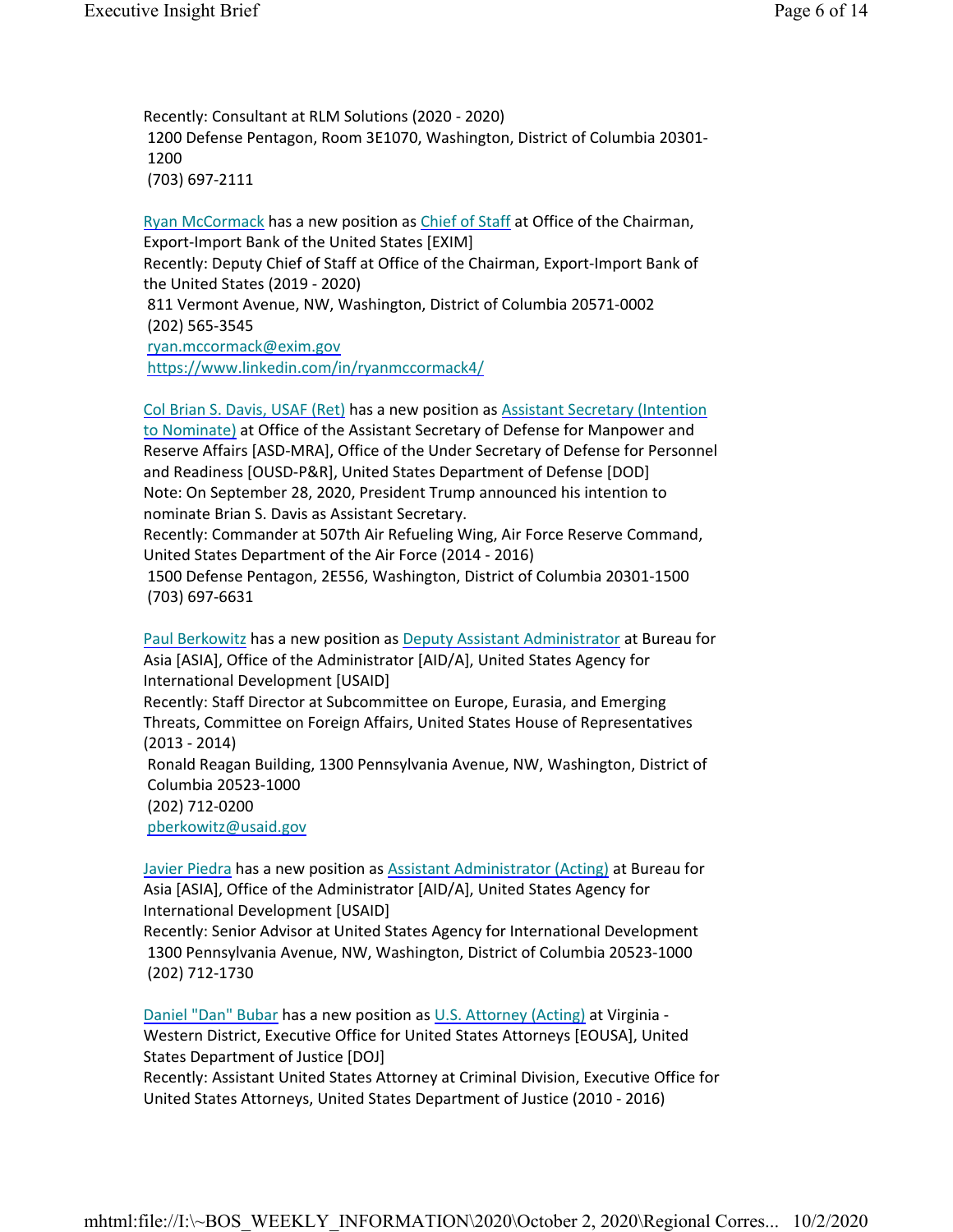BB&T Building, 310 First Street, SW, Room 906, Roanoke, Virginia 24011 (540) 857-2880 daniel.bubar@usdoj.gov https://www.linkedin.com/in/dan-bubar-a4b94a1/

Jocelyn Samuels has a new position as Commissioner (Incoming) at The Commission, United States Equal Employment Opportunity Commission [EEOC] Note: On September 23, 2020, the Senate confirmed Jocelyn Samuels to be Commissioner of the EEOC. We are currently researching Ms. Samuels swear-in date.

Recently: Director at Office for Civil Rights, Office of the Deputy Secretary, United States Department of Health and Human Services (2014 - 2017) 131 M Street, NE, Washington, District of Columbia 20507 (202) 663-4099

Allen Robert Souza has a new position as Inspector General of the Intelligence Community (Designate) at Intelligence Community Inspector General [IC IG], Office of the Director, Office of the Director of National Intelligence [ODNI] Recently: Minority Staff Director/General Counsel at Permanent Select Committee on Intelligence, United States House of Representatives (2019 - 2020) Office of the Director of National Intelligence, Washington, District of Columbia 20511 (571) 204-8149

LTG Eric P. Wendt, USA has a new position as Ambassador (Designate) at Office of the U.S. Ambassador to Qatar, U.S. Embassy in Qatar, United States Department of State [DOS] Recently: U.S. Security Coordinator at Office of the United States Security Coordinator for Israel and the Palestinian Authority, Palestinian Affairs Unit, United States Department of State (2017 - 2019) American Embassy - Doha, Qatar, Al-Luqta District, 22nd February Street, Doha, Qatar

#### 1 DEPARTURE

Ambassador M. Lee "Lee" McClenny has left the position of Ambassador at Office of the U.S. Ambassador to Paraguay, U.S. Embassy in Paraguay, United States Department of State [DOS]

### **Key Congressional Staffers**

1 ARRIVAL

Austin Hacker has a new position as Press Secretary/Digital Director at Committee on Oversight and Reform [COR] Recently: Press Secretary and Digital Director at Committee on Natural Resources, United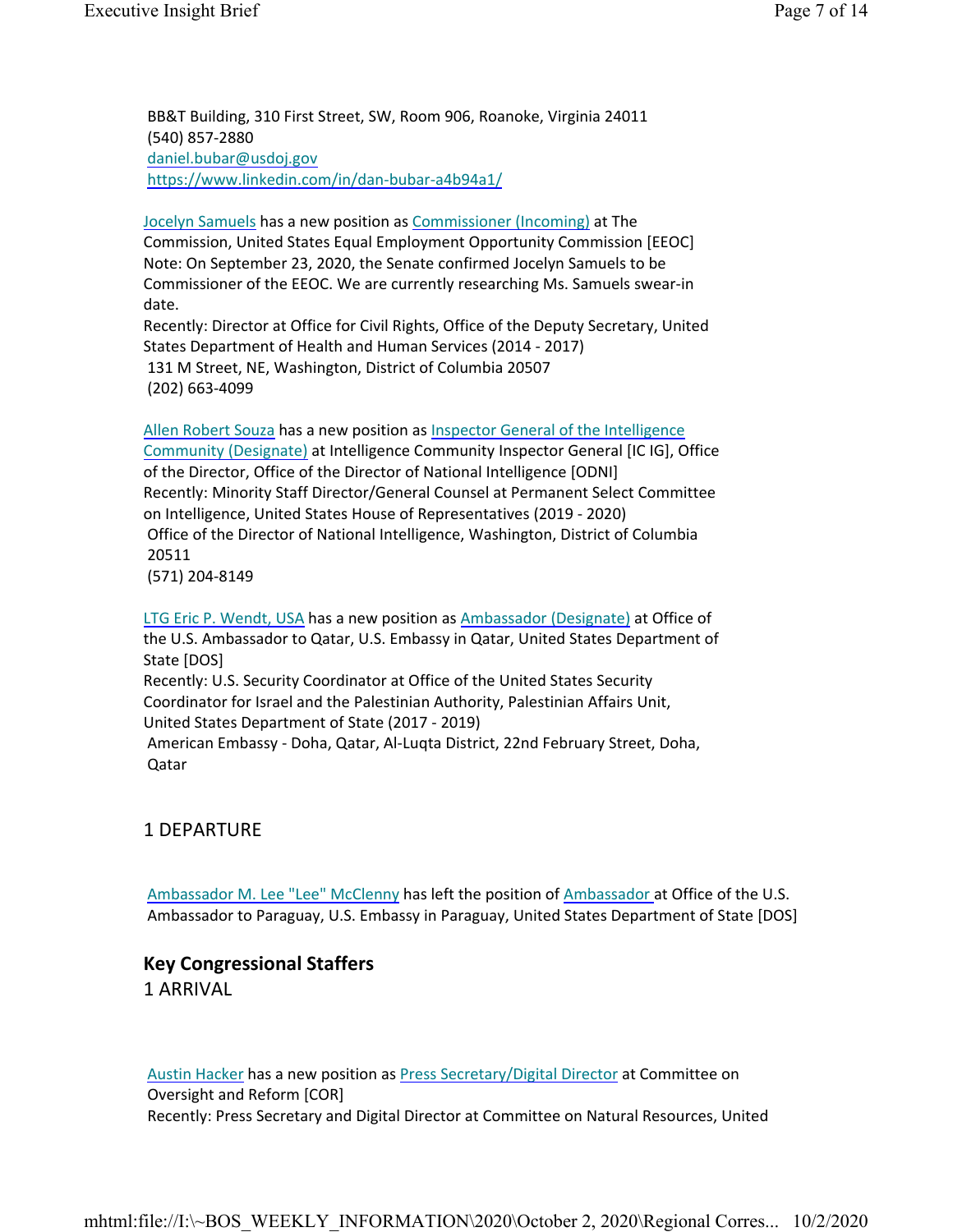States House of Representatives (2019 - 2020) Rayburn House Office Building, 2105, Washington, District of Columbia 20515 (202) 225-5074 austin.hacker@mail.house.gov www.linkedin.com/in/austinhacker/

### **Corporate Movers & Shakers**

7 ARRIVALS

Rinki Sethi has a new position as Vice President and Chief Information Security Officer at Twitter, Inc. Recently: Vice President and Chief Information Security Officer at Rubrik, Inc. (2019 - 2020) 1355 Market Street, Suite 900, San Francisco, California 94103 (415) 222-9670 https://www.linkedin.com/in/rinkisethi/

Paul Beswick has a new position as Senior Vice President and Chief Information Officer (Incoming) at Marsh & McLennan Companies, Inc. [MMC] Note: Effective January 1, 2021. Recently: Partner at Oliver Wyman Group (2007 - 2020) 1166 Avenue of the Americas, New York, New York 10036-2774 (212) 345-5000 https://www.linkedin.com/in/paul-beswick/

Diane Jurgens has a new position as Chief Information Officer (Incoming) at The Walt Disney Company Note: Effective October 5, 2020. Recently: Chief Technology Officer at BHP Group Limited (2015 - 2020) 500 South Buena Vista Street, Burbank, California 91521 (818) 560-1000 https://www.linkedin.com/in/dejurgens/

Thomas E. "Tom" Carter has a new position as President and Chief Operating Officer (Incoming) at Nexstar Media Group, Inc. Note: Effective October 1, 2020. Recently: Managing Director, Media Telecom Corporate Investment Banking at Banc of America Securities LLC 545 E. John Carpenter Freeway, Suite 700, Irving, Texas 75062 (972) 373-8800 tcarter@nexstar.tv https://www.linkedin.com/in/tom-carter-932b901b/

Kenny K. Cheung has a new position as Executive Vice President and Chief Financial Officer at Hertz Global Holdings, Inc. Recently: Executive Vice President, Finance and Chief Operational Finance and Restructuring Officer at Hertz Global Holdings, Inc. (2020 - 2020) 8501 Williams Road, Estero, Florida 33928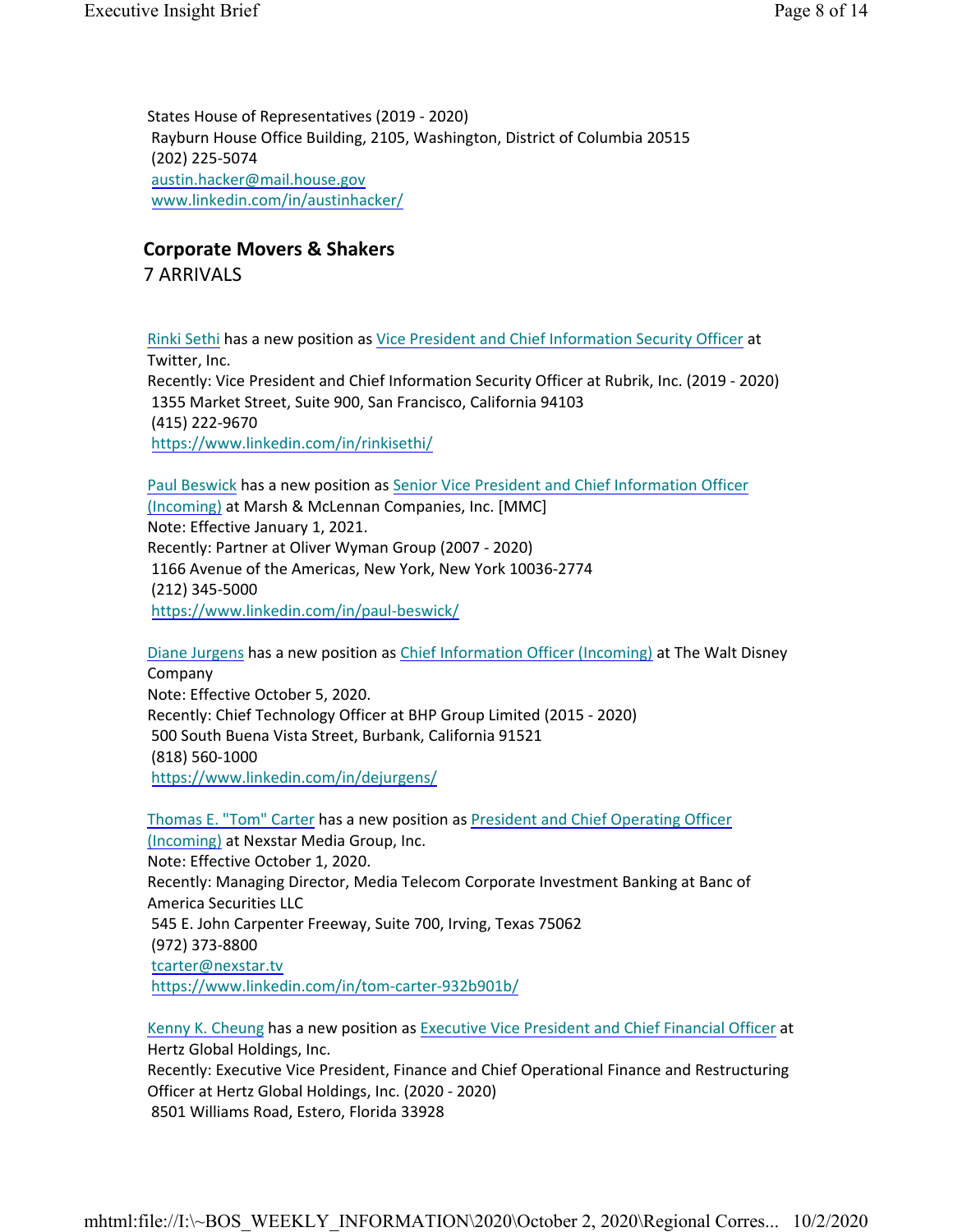(239) 301-7000 https://www.linkedin.com/in/kennykcheung/

Janelle Woodward, CFA has a new position as President at MacKay Shields LLC Recently: Global Head of Fixed Income at BMO Global Asset Management U.S. (2018 - 2020) 1345 Avenue of the Americas, 43rd Floor, New York, New York 10105 (212) 303-6360 https://www.linkedin.com/in/janelle-woodward-cfa-704bb216/

Kyle T. Larkin has a new position as President and Principal Executive Officer at Granite Construction Incorporated Recently: Executive Vice President and Chief Operating Officer at Granite Construction Incorporated (2020 - 2020) 585 West Beach Street, Watsonville, California 95076 (831) 724-1011

### 2 DEPARTURES

E. Scott "Scott" Gilbert has changed status to Senior Vice President and Chief Information Officer (Outgoing) at Marsh & McLennan Companies, Inc. [MMC] Note: Until December 31, 2020. 1166 Avenue of the Americas, New York, New York 10036-2774 (212) 345-5000 https://www.linkedin.com/in/scott-gilbert-a127127/

Douglas R. "Doug" Matthews has changed status to Senior Vice President, Chief Commercial & Technology Officer, Tubular and Mining Solutions (Outgoing) at United States Steel Corporation [US Steel] Note: Until January 2021. 600 Grant Street, Pittsburgh, Pennsylvania 15219-2800 (412) 433-1121 drmatthews@uss.com

### **Corporate Government Affairs** 2 ARRIVALS

Nichole Francis Reynolds has a new position as Vice President, Global Government Relations at ServiceNow, Inc. Recently: Vice President, Government and Public Affairs at Interstate Natural Gas Association of America (2019 - 2020) 2555 Lawson Lane, Santa Clara, California 95054 (408) 501-8550 https://www.linkedin.com/in/nichole-francis-reynolds-0200521/

Joe DeVooght has a new position as Director, Government Relations at Washington, DC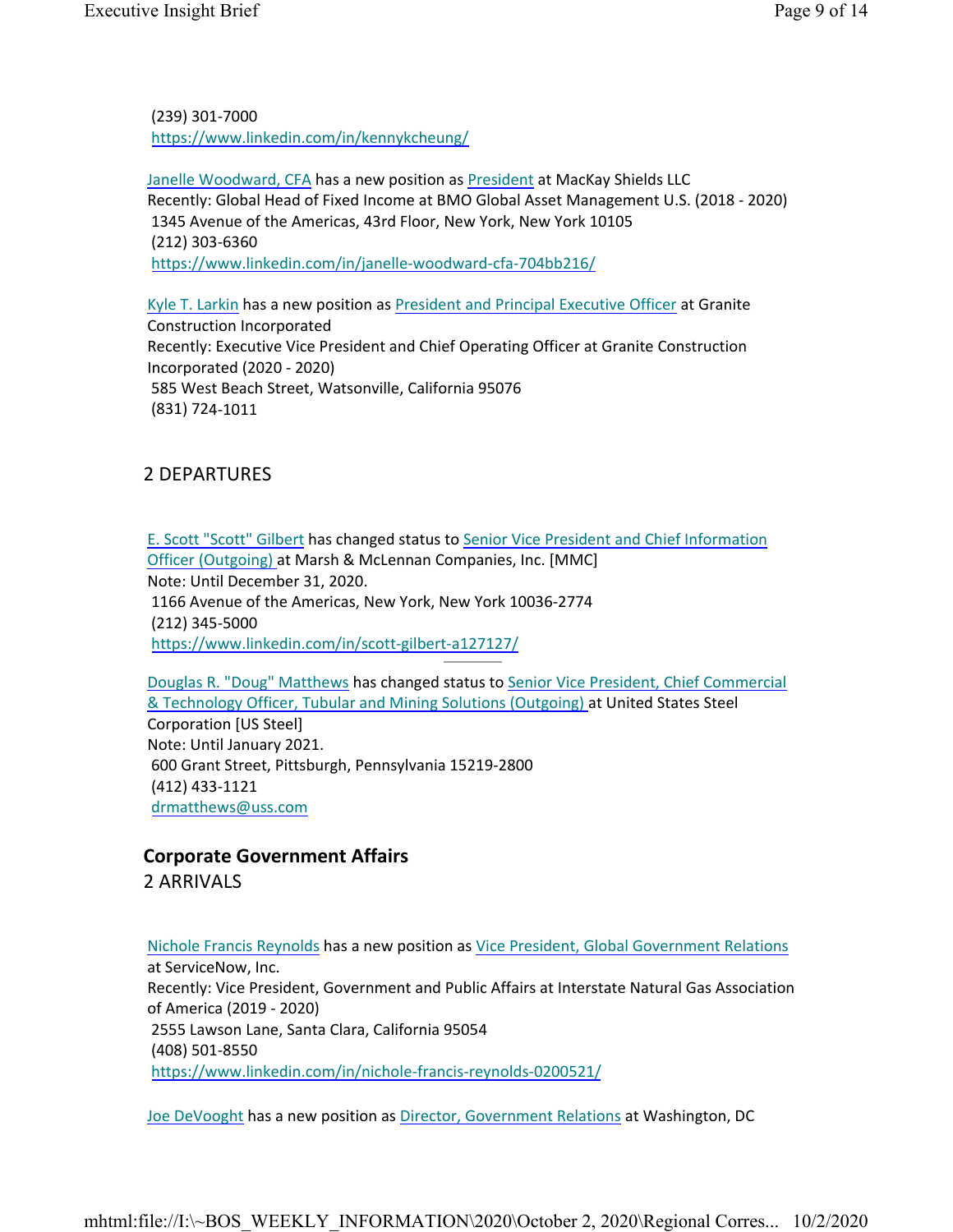Office, Honeywell International Inc. Recently: Deputy Chief of Staff at Office of Representative Pete Visclosky, United States House of Representatives (2009 - 2020) 101 Constitution Avenue, NW, Suite 500 West, Washington, District of Columbia 20001 https://www.linkedin.com/in/joe-devooght-9534a2100



**THIS DAY IN HISTORY**

1187 Sultan Saladin captures Jerusalem from Crusaders

1492 King Henry VII of England invades France

1789 George Washington transmits the proposed Constitutional amendments (The United States Bill of Rights) to the States for ratification

1928 "Prelature of the Holy Cross and the Work of God," known as Opus Dei, founded by Saint Josemaría Escrivá

1944 Polish resistance fighters capitulate in the Warsaw Uprising, with some 250,000 people killed

2007 President Roh Moo-hyun of South Korea walks across the Military Demarcation Line into North Korea on his way to the second Inter-Korean Summit with North Korean leader Kim Jong-il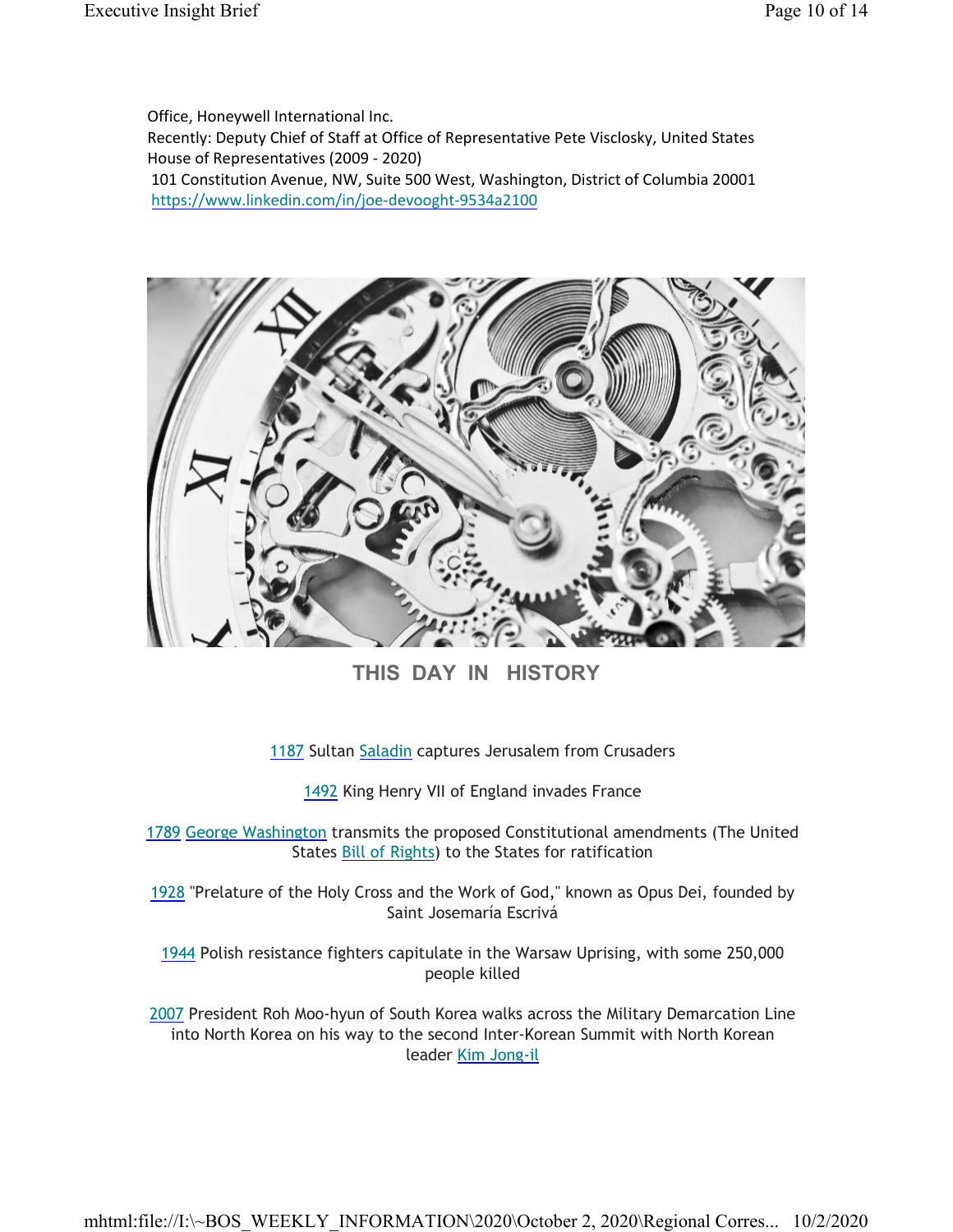

**LOOK AHEAD**

**The National Defense Industrial Association Special Operations/Low-Intensity Conflict Division holds its virtual 31th annual symposium, beginning at 10 a.m., with the theme "Special Operations Forces and Great Power Competition."**

Highlights:

— 10:05 a.m. Acting Assistant Defense Secretary for Special Operations/Low Intensity Conflict Ezra Cohen delivers keynote remarks

— 10:35 a.m.: Assistant Secretary of Defense for Acquisition Kevin Fahey; Jim Smith, acquisition executive at the U.S. Special Operations Command's Acquisition, Technology and Logistics Center; and former Principal Deputy Defense Undersecretary for Acquisition, Technology and Logistics Alan Estevez, national security and logistics executive at Deloitte, participate in a fireside chat on "Acquisition Agility Tools" — 12:20 p.m.: Rep. Michael Waltz, (R-Fla.) (prerecorded); Air Force Command Sgt. Gregory Smith, senior enlisted leader at the U.S. Special Operations Command; and former Army Special Operations Commander Lt. Gen. Kenneth Tovo participate in a fireside chat on "Operational Diversity"

— 1:15 p.m.: Retired Army Lt. Gen. Paul Ostrowski, director of supply, production and distribution at Operation Warp Speed, delivers remarks on "Exclusive Update with Operation Warp Speed"

— 1:35 p.m.: Assistant Secretary of the Navy for Research, Development and Acquisition James "Hondo" Geurts; and Ramon "CZ" Colon-Lopez, senior enlisted adviser to Joint Chiefs Chairman Milley, participate in an awards presentation

— 3:05 p.m.: Katie Arrington, chief information security officer to the assistant secretary of Defense for acquisition; former National Security Agency Deputy Director Chris Inglis;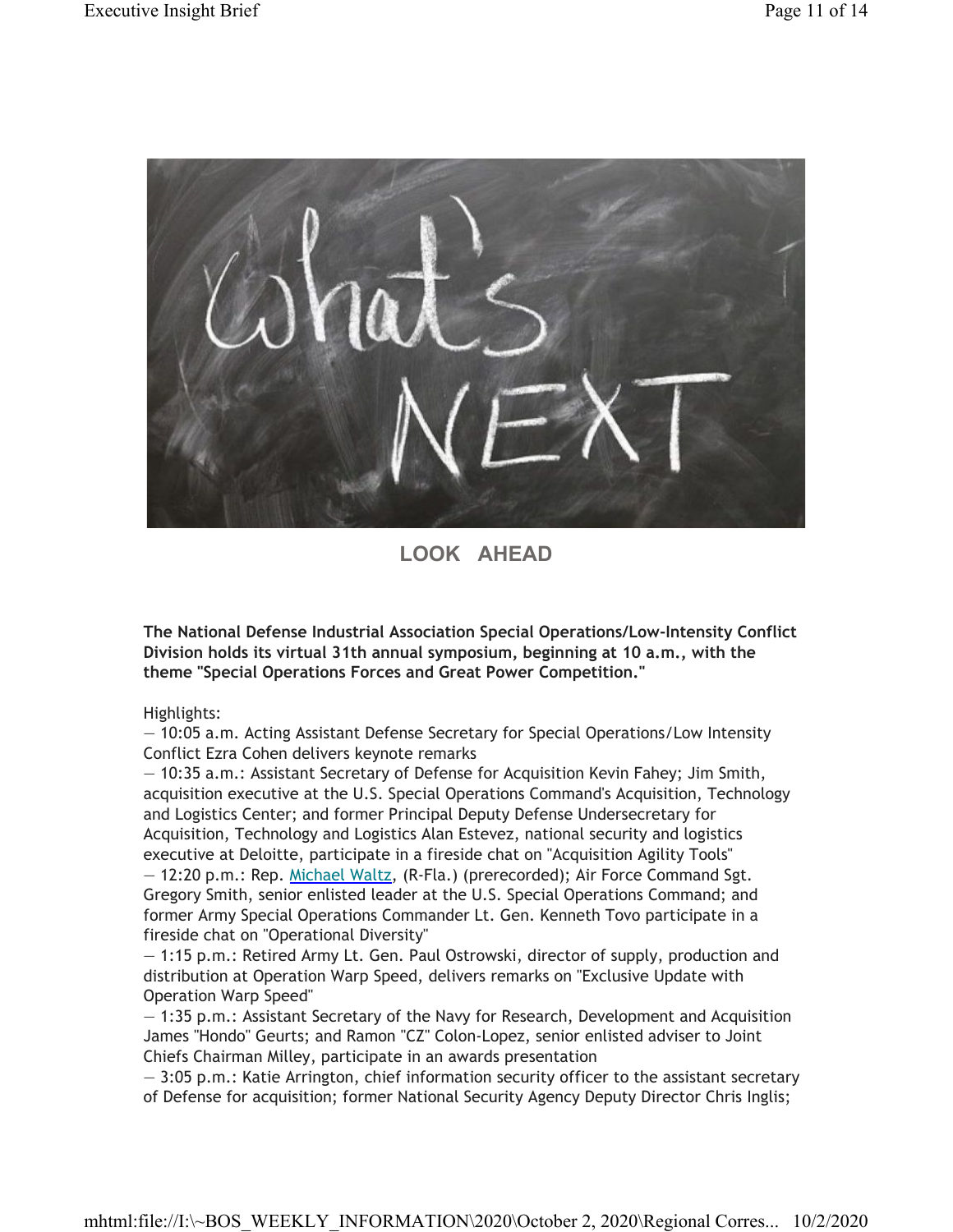and former Principal Deputy Defense Undersecretary Estevez, participate in a discussion on "Securing SOF's Supply Chain Against Near Peer Adversaries" — 5:25 p.m.: Deputy Assistant Defense Secretary for Special Operations and Combating Terrorism Joseph Francescon delivers closing keynote remarks (prerecorded) 10:00 AM EDT on 10/02/2020 esocha@ndia.org 703-247-2579 Evamarie Socha; RSVP required. Information on the webcast is available at https://www.ndia.org/events/2020/10/2/2020-virtual-solic

**The Clare Boothe Luce Center for Conservative Women holds a virtual discussion, beginning at 12 p.m., with former Deputy National Security Advisor Kathleen Troia "K.T." McFarland, author "Revolution: Trump, Washington and We The People."**

12:00 PM EDT on 10/02/2020 info@cblwomen.org Webinar information is available at https://zoom.us/webinar/register/WN\_xk6jeDSgRHC-vnH8jiXikA

**The Truman Center for National Policy holds its annual conference, beginning at 12 p.m., on foreign policy and national security issues.**

Highlights:

— Noon: Retired Army Lt. Col. Alexander Vindman, former director for European affairs at the National Security Council; and former Defense Undersecretary for Policy Michele Flournoy, co-founder and managing partner of WestExec Advisers, participate in the presentation of the Inaugural Award For Exceptional Moral Courage In Public Service — 12:45 p.m.: Session on "Disinformation And Malign Actors: The Lead-Up To The 2020 Election"

— 2:20 p.m.: Session on "Political Will And Climate: How Leaders And Communities Engage On Climate On The Local, State, And National Level"

— 3:15 p.m.: Sen. Chris Murphy, (D-Conn.), delivers remarks on "the future of progressive foreign policy and what tools the next democratic administration will need to further U.S. values and interests abroad"

12:00 PM EDT on 10/02/2020

info@trumancnp.org

202-216-9723

Register at https://www.eventbrite.com/e/trucon2020-public-tickets-121546106677

**Homeland Security Department holds a meeting by teleconference of the President's National Security Telecommunications Advisory Committee.**

Agenda includes: Discuss committee activities and the Administration's NS/EP priorities with CISA leadership and other senior Government officials; and deliberation and vote on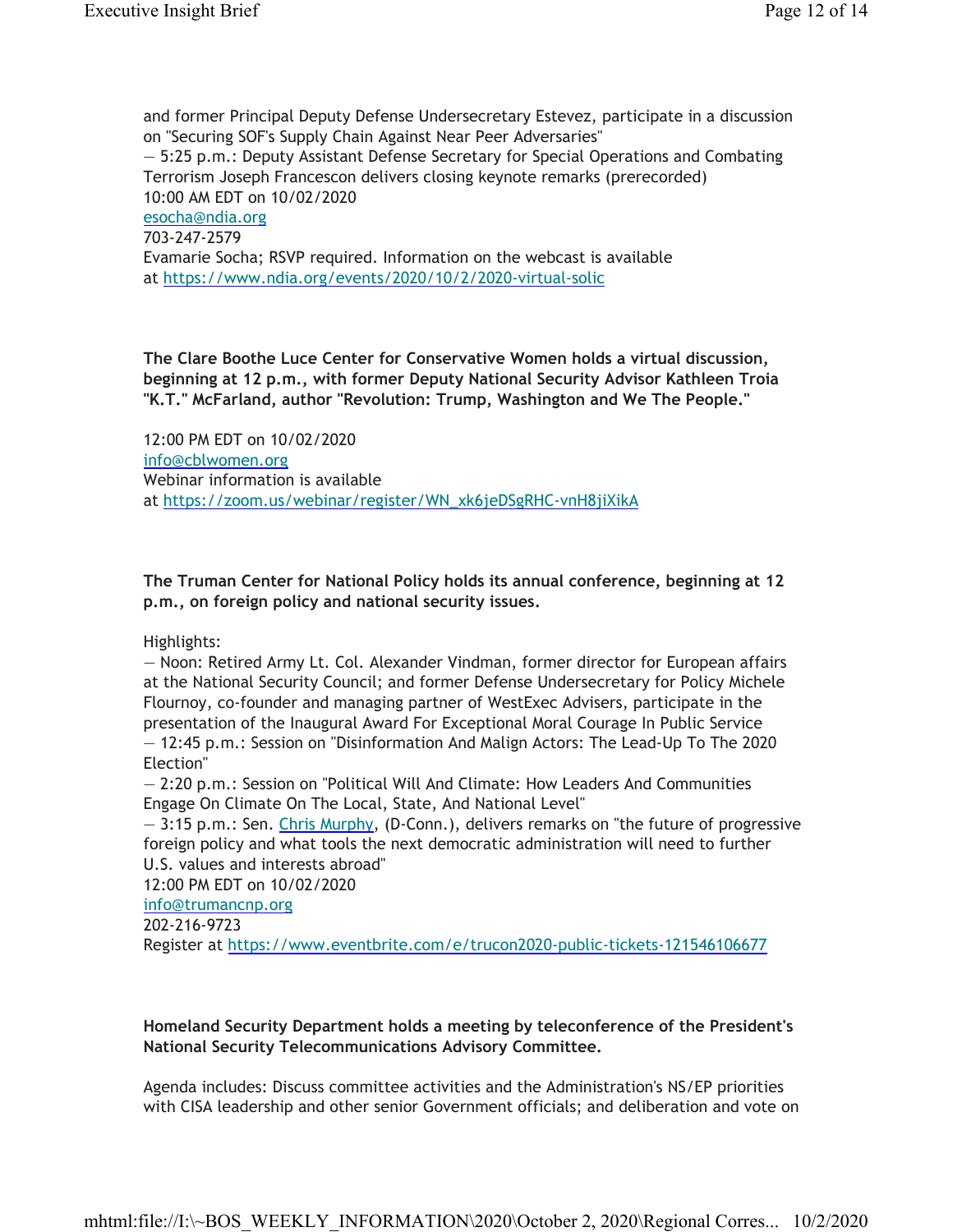the NSTAC Letter to the President on Communications Resiliency 1:30 PM EDT on 10/06/2020 sandra.benevides@cisa.dhs.gov 703-705-6232 Sandy Benevides; RSVP required for dial-in information by 5 p.m. September 29 to NSTAC@cisa.dhs.gov

#### **Stevenson University presents its 2020-2021 season of the "Baltimore Speaker Series," beginning at 8 p.m., with former National Security Advisor John Bolton.**

12:00 AM EDT on 10/06/2020 Joseph Meyerhoff Symphony Hall, 1212 Cathedral St., Baltimore, Md. 410-783-8000 https://baltimorespeakers.org/; Postponed to a date TBA.

**The Intelligence National Security Alliance holds a webinar, beginning at 4:30 p.m., with FBI Cyber Division Assistant Director Matt Gorham.**

4:30 PM EDT on 10/07/2020 info@insaonline.org 703-224-4672 Webinar information is available at https://www.insaonline.org/event/wednesdaywisdom-with-matt-gorham/

#### **National Security Commission On Artificial Intelligence holds a meeting by teleconference**.

Agenda includes: Opening remarks by Designated Federal Officer Angela Ponmakha; Executive Director Yll Bajraktari; Commission Chair Eric Schmidt; and Commission Vice Chair Robert Work; Chairs of the working groups studying each of the Commission's lines of effort (LOEs) will present the recommendations from their respective LOEs for consideration by the entire Commission, including LOE 1-Invest in AI Research & Development and Software; LOE 2-Apply AI to National Security Missions; LOE 3-Train and Recruit AI Talent; LOE 4-Protect and Build Upon U.S. Technological Advantages & Hardware; LOE 5-Marshal Global AI Cooperation; LOE 6-Ethics and Responsible AI; and LOE 7-Threat Analysis and Response Actions; and Deliberate on the presented recommendations and vote on their inclusion in the Commission's interim report to Congress and the Administration

1:00 PM EDT on 10/08/2020 nscai-dfo@nscai.gov 703-614-6379 Angela Ponmakha; Registration required at https://www.nscai.gov

**Have a great weekend!**